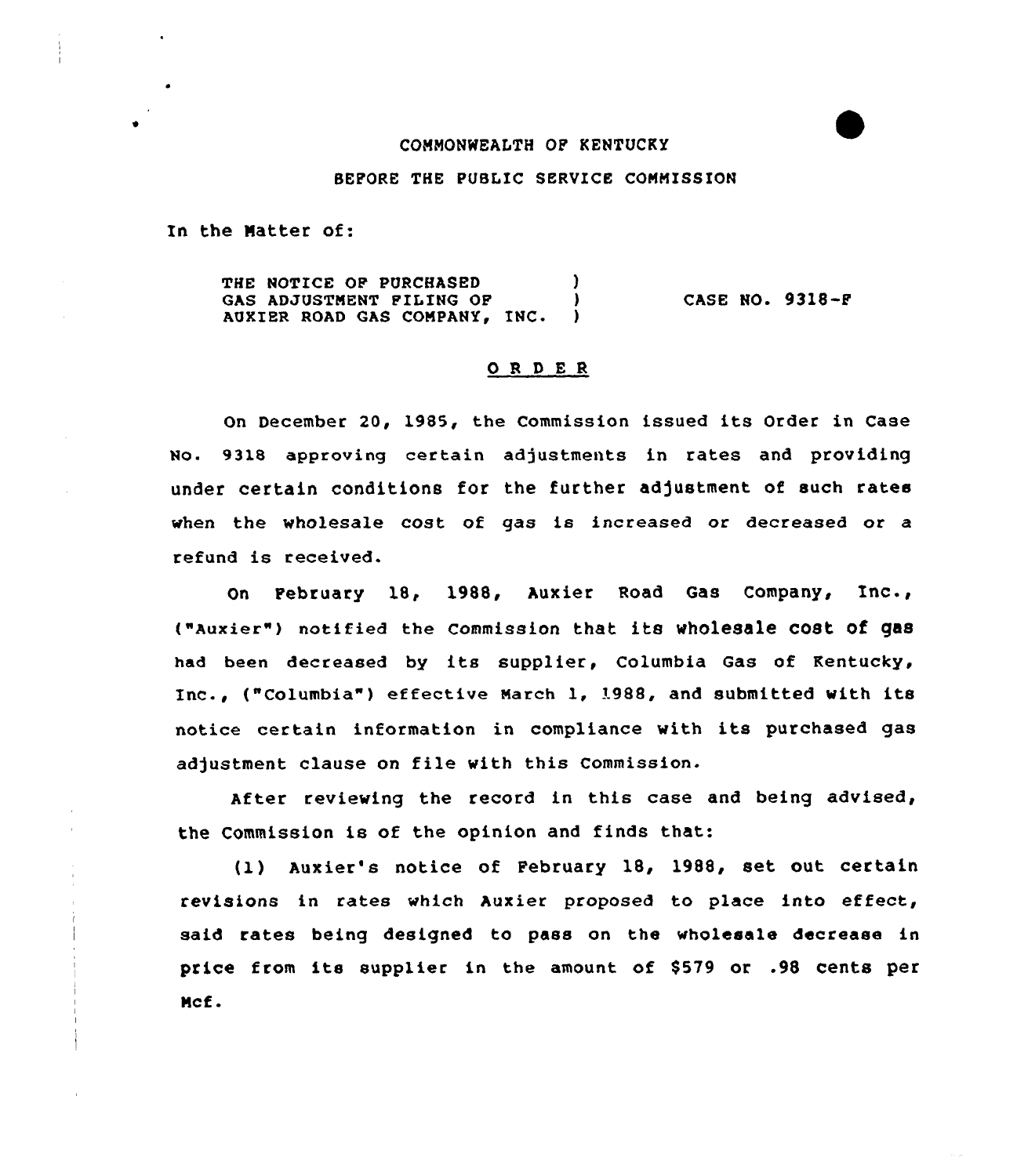(2) Auxier's wholesale cost of gas was decreased by Columbia effective March 1, 1988.

(3) Auxier's proposed adjustment in rates is based on rates approved in Case No. 9318-E, its previous purchased gas adjustment filing. The adjustment in rates should be based on rates approved in the Commission's Order dated March 1, 1988, pursuant to an Order of the Franklin Circuit Court in Auxier Road Gas Company, Inc., v. Public Service Commission, et al., Civil Action No. 86-CI-1356.

(4 ) Auxier's corrected adjustment in rates under the purchased gas adjustment provisions approved by the Commission in its Order in Case No. 9318 dated December 20, 1985, is fair, just, and reasonable and in the public interest and should be effective with gas supplied on and after March 1, 1988.

(5 ) The rates in the Appendix to this Order should be subject to refund pending the outcome of Case No. 9318-D, a purchased gas adjustment filing of Auxier Road Gas Company, Inc., involving the issue of whether Auxier Road should include in its wholesale cost of gas the purchases of lower cost gas from local producers and passing through of savings from the lower cost gas to its customers in its purchased gas adjustment filings.

(6 ) Auxier should report to the Commission the amount of excess revenues collected from March 1, 1988, to the date the proposed rates are implemented, along with a refund plan.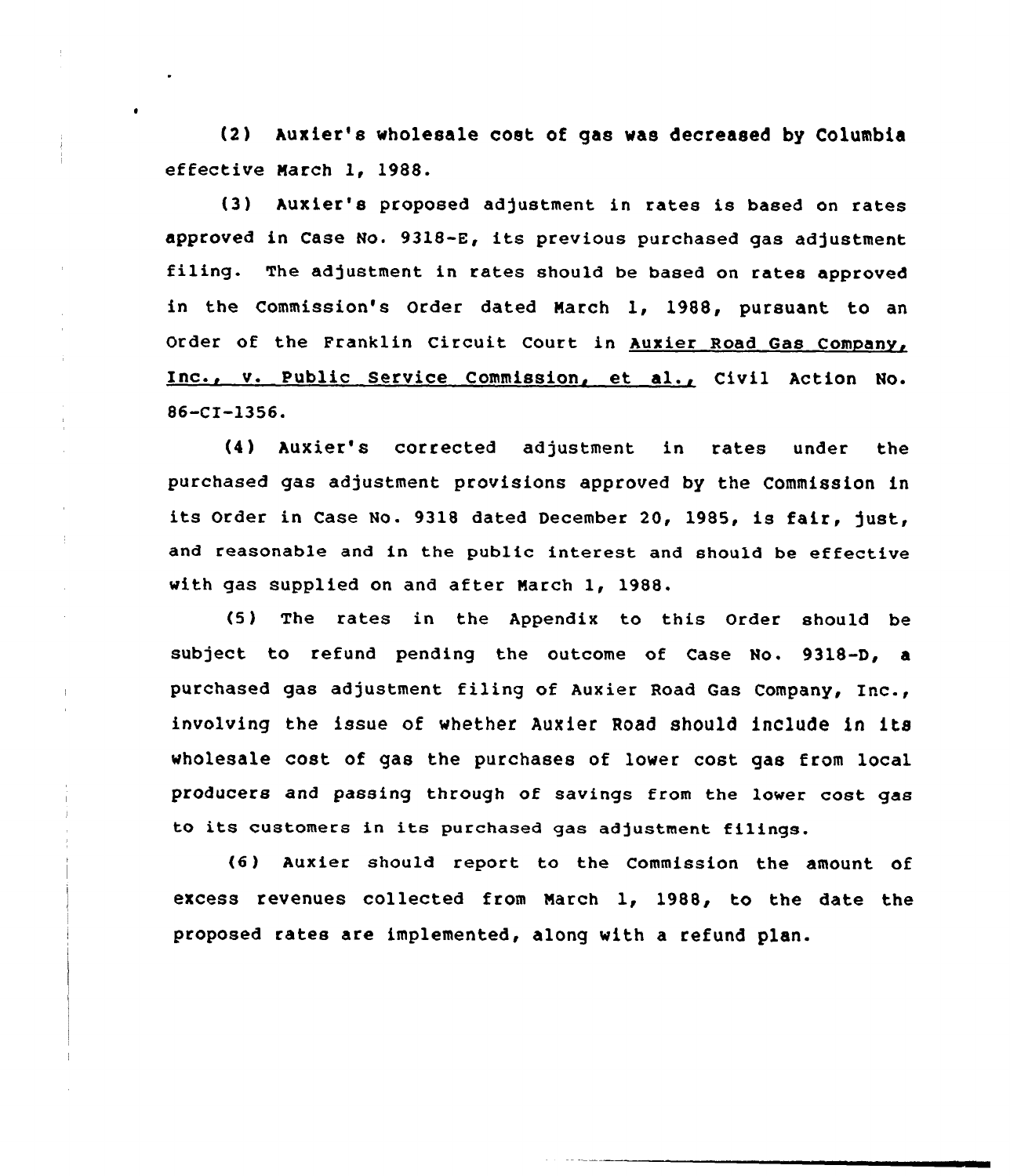IT IS THEREFORE ORDERED that:

(1) The rates in the Appendix to this Order be and they hereby are authorized effective with gas supplied on and after March 1, 1988, subject to refund.

(2) Within 30 days of the date of this Order Auxier shall report the amount of excess revenues collected, along with a refund plan.

(3) Within 30 days of the date of this Order Auxier shall file with this Commission its revised tariffs setting out the rates authorized herein.

Done at Frankfort, Kentucky, this 18th day of March, 1988.

PUBLIC SERVICE COMMISSION

Certicle D. Hemansh

1 William

## ATTEST:

 $\overline{\phantom{a}}$